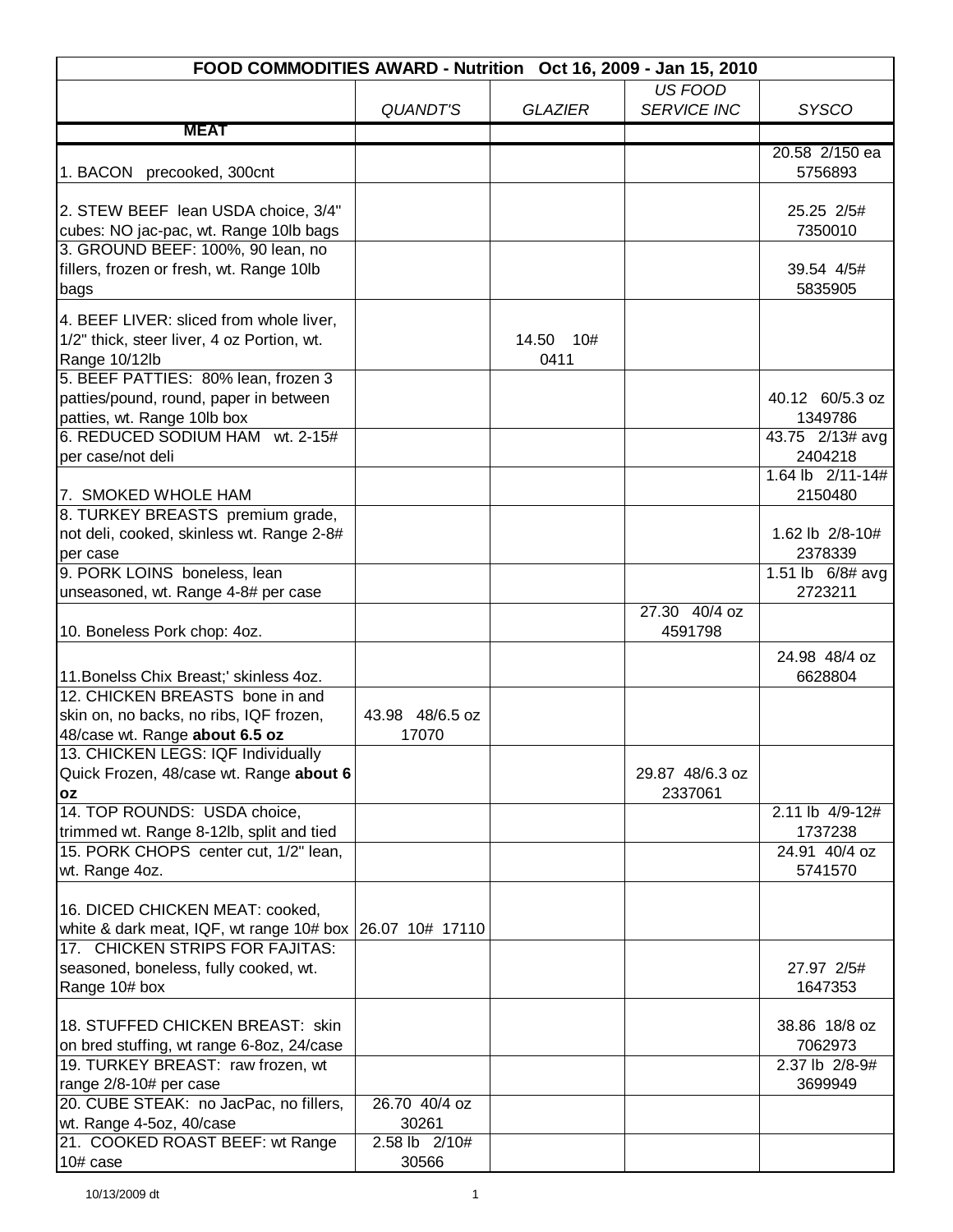|                                                                   |                         |                | US FOOD               |                           |
|-------------------------------------------------------------------|-------------------------|----------------|-----------------------|---------------------------|
|                                                                   | QUANDT'S                | <b>GLAZIER</b> | <b>SERVICE INC</b>    | <b>SYSCO</b>              |
| 22. SALISBURY STEAK: wt. 4oz, 10#<br>case/JakPac acceptable       |                         |                |                       | 50.56 120/4 oz<br>2334480 |
|                                                                   | 32.56 160/2oz           |                |                       |                           |
| 23. ITALIAN SAUSAGE LINKS: wt. 4oz.<br>24. PORK BREAKFAST SAUSAGE | 30527                   |                |                       | 18.76 10#                 |
| LINKS, cooked 1oz.                                                |                         |                |                       | 1488493                   |
|                                                                   |                         |                |                       | 36.69 48/6 oz             |
| 25. BONELESS CHICKEN BREAST                                       |                         |                |                       | 9562885                   |
| 26. CHICKEN CORDON BLEU                                           |                         |                |                       | 37.00 36/4 oz<br>1624329  |
| 27. PRECOOKED SLICED MEATLOAF                                     |                         |                |                       | 35.91 76/3.15 oz          |
| <b>DELUXE</b>                                                     |                         |                |                       | 2138121                   |
| 28. GROUND TURKEY                                                 |                         |                |                       | 15.78 4/5#<br>7268279     |
| <b>FROZEN MEAT</b>                                                |                         |                |                       |                           |
| 1. PORK BBQ RIBETTES: cooked,                                     |                         |                |                       | 22.99 53/3 oz             |
| 100/case                                                          |                         |                |                       | 7154263                   |
| 2. BREADED VEAL PATTY with<br>CHEESE: 40/case                     | 29.67 36/4.5oz<br>30429 |                |                       |                           |
| 3. STUFFED PEPPERS W/SAUCE:                                       |                         |                |                       | 47.14 4/83 oz             |
| 48/case                                                           |                         |                |                       | 8156986                   |
| 4. STUFFED CABBAGE W/SAUCE:                                       |                         |                |                       | 57.28 4/92 oz             |
| 48/case                                                           |                         |                |                       | 8156978                   |
| 5. BREADED FISH: uncooked 32/cse<br>comparable to Pier 17         |                         |                |                       | 34.90 10#<br>2431468      |
|                                                                   |                         |                | 17.77 40/4 oz         |                           |
| 6. BREADED FISH COOKED 48/CASE                                    |                         |                | 8389926               |                           |
|                                                                   |                         |                | 20.81 40/4 oz         |                           |
| 7. UNBREADED VEAL PATTY: 40Z.                                     |                         |                | 2188803               | 27.43 60/2.75 oz          |
| 8. FROZEN MANICOTTI: 60/case 3oz.                                 |                         |                |                       | 1042878                   |
| 9. FROZEN STUFFED SHELLS: 20Z.,                                   |                         |                | 19.57 10#             |                           |
| 120/case                                                          |                         |                | 9527664               |                           |
| 10. PEPPERONI: sliced, 10# case                                   | 20.32 10#<br>38930      |                |                       |                           |
|                                                                   |                         |                |                       | 17.36 2/5#                |
| 11. ITALIAN SAUSAGE CUBES: cooked                                 |                         |                |                       | 8131443                   |
| 12. BREADED CHICKEN PATTY: 30Z.,<br>oven ready, white meat        |                         |                | 11.85 2/5#<br>2400703 |                           |
|                                                                   |                         |                | 17.75 2/160.5         |                           |
| 13. ITALIAN MEATBALLS: 10# BOX                                    |                         |                | 6236020<br>OZ .       |                           |
|                                                                   | 18.82 2/5#              |                |                       |                           |
| 14. CUBED PORK                                                    | 30551                   |                |                       |                           |
| 15. PULLED TURKEY                                                 |                         |                |                       | 26.22 10#<br>1282540      |
|                                                                   |                         |                |                       | 12.20 10#                 |
| 16. HOT DOGS                                                      |                         |                |                       | 1073485                   |
| 17. BABY BACK RIBS                                                |                         |                |                       | 40.69 2/10#<br>3014032    |
|                                                                   |                         |                |                       | 15.98 160/1 oz            |
| 18. BREAKFAST TURKEY SAUSAGE                                      |                         |                |                       | 5393236<br>86.29 4/10#    |
| 19. UNBREADED FISH FILLETS 4 oz                                   |                         |                |                       | 8085698                   |
| <b>FISH</b>                                                       |                         |                |                       |                           |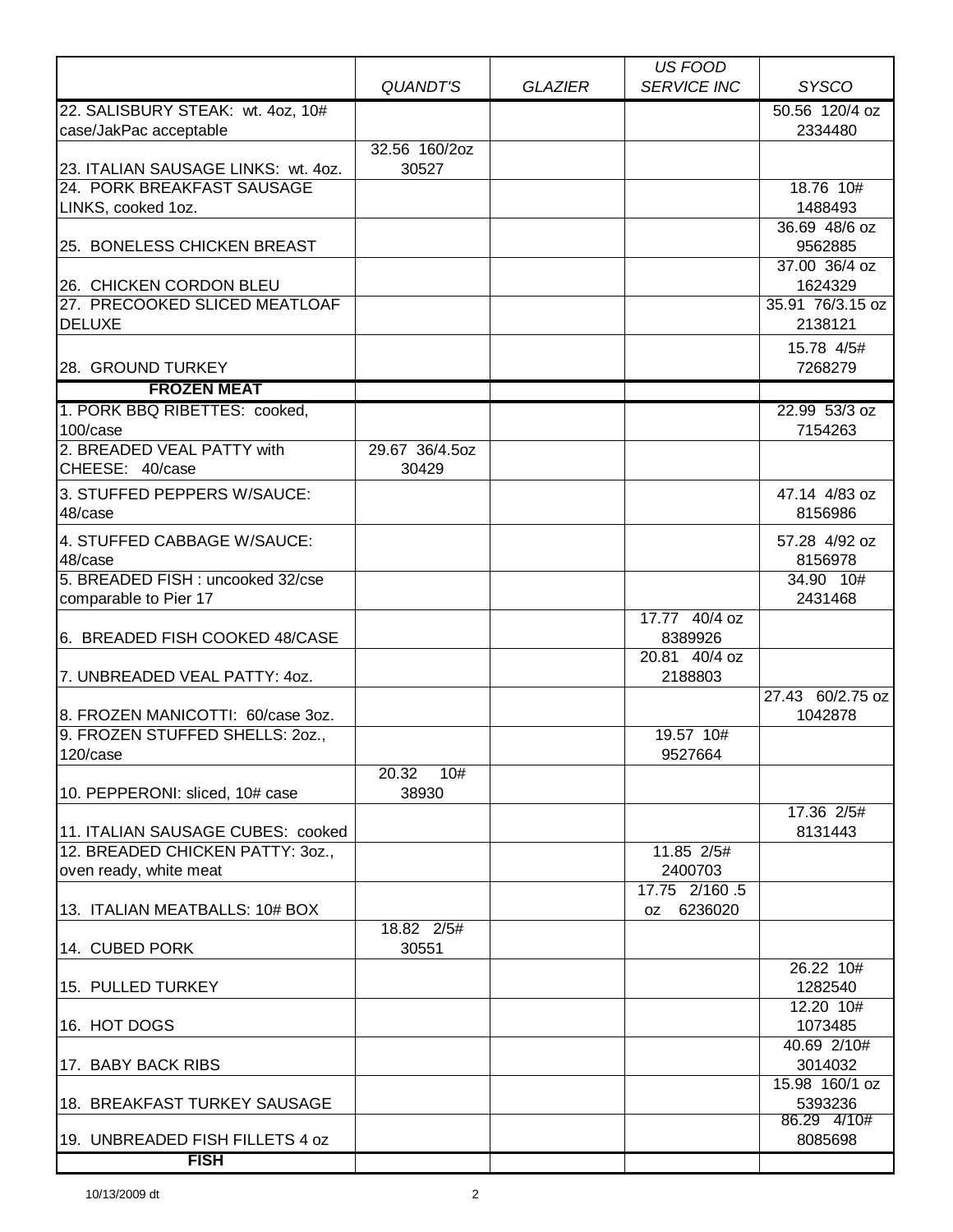|                                |                        |                      | US FOOD                |                                     |
|--------------------------------|------------------------|----------------------|------------------------|-------------------------------------|
|                                | QUANDT'S               | <b>GLAZIER</b>       | <b>SERVICE INC</b>     | <b>SYSCO</b><br>34.99 6/66.5 oz     |
| 1. TUNA FISH: 4# can           |                        |                      |                        | 8682692                             |
| 2. TUNA FISH: 12 oz can        | 49.79 24/12 oz<br>3092 |                      |                        |                                     |
| <b>EGGS</b>                    |                        |                      |                        |                                     |
| 1. PEELED HARD COOKED: 20#     |                        |                      |                        | 28.36 2/10#<br>5826500              |
| 2. PASTEURIZED EGGS: 15/2#     |                        | 31.10 15/2#<br>81350 |                        |                                     |
| 3. EGG PATTIES - frozen        | 29.02 200/1oz<br>10078 |                      |                        |                                     |
| <b>PASTA</b>                   |                        |                      |                        |                                     |
| 1. SPAGHETTI                   |                        |                      | 12.88 2/10#<br>997692  |                                     |
| 2. ELBOW MACARONI              |                        |                      | 12.88 2/10#<br>993063  |                                     |
| 3. ZITI                        |                        |                      |                        | 14.34 20#<br>0447508                |
| 4. SPIRALS: tricolored         |                        |                      |                        | 20.15 2/10#<br>5588017<br>11.49 25# |
| 5. RICE: par boil              |                        |                      |                        | 7905441                             |
| 6. LASAGNA NOODLES             |                        |                      | 8.63 10#<br>997569     |                                     |
| 7. EGG NOODLES                 | 18.72 300/.65 oz       |                      |                        | 9.33 10#<br>6854178                 |
| 8. FROZEN RAVIOLI              | 16095                  |                      |                        |                                     |
| <b>BAKING PRODUCTS</b>         |                        |                      |                        |                                     |
| 1. FLOUR                       |                        |                      | 15.02 2/25#<br>2330942 |                                     |
| 2. SUGAR, GRANULATED           |                        |                      |                        | 22.45 50#<br>4782694                |
| 3. SUGAR, CONFECTIONERY        |                        |                      |                        | 25.27 50#<br>1854918                |
| 4. SUGAR, BROWN                |                        |                      |                        | 23.60 50#<br>1854926                |
| 5. SHORTENING                  | 28.39 50# 7200         |                      |                        |                                     |
| 6. VEGETABLE OIL               | 29.22 6/gal<br>7268    |                      |                        |                                     |
| 7. CORN STARCH                 |                        |                      | 15.47 24/1#<br>4009908 |                                     |
| 8. BAKING SODA                 | 12/2#<br>11.96<br>4440 |                      |                        |                                     |
| 9. BAKING POWDER               |                        | 9.65 5# 84581        |                        |                                     |
| 10. COCONUT: unsweetened       | 45.01 25# 4566         |                      |                        |                                     |
| 11. SEMI-SWEET CHOCOLATE CHIPS | 38.66<br>25#<br>4468   |                      |                        |                                     |
| 12. WALNUTS                    |                        |                      | 23.18 5#<br>1521475    |                                     |
| 13. PEANUT BUTTER              |                        |                      | 40.17 6/5#<br>4327581  |                                     |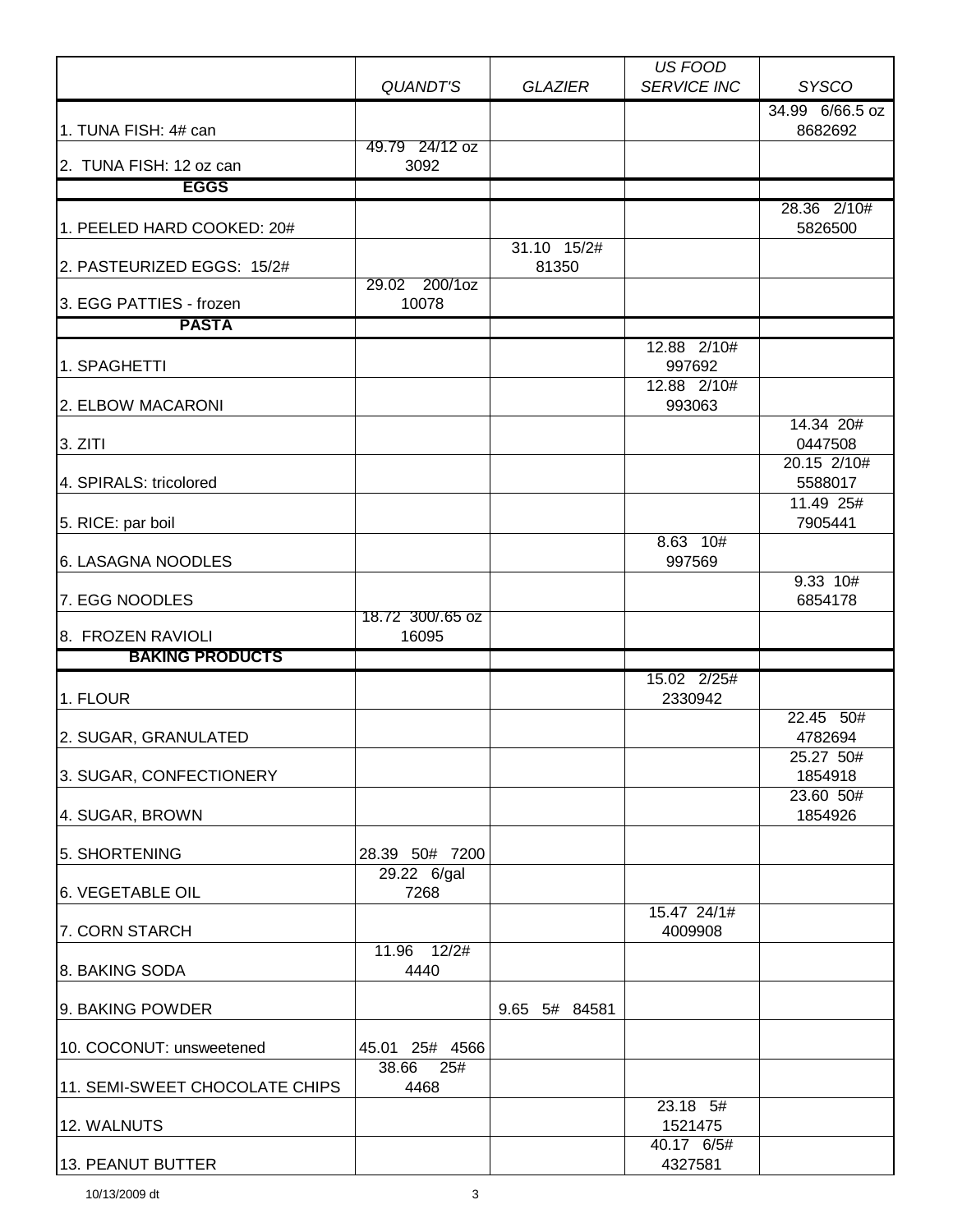|                                                                                    | QUANDT'S                          | <b>GLAZIER</b> | US FOOD<br><b>SERVICE INC</b>              | <b>SYSCO</b>                                                  |
|------------------------------------------------------------------------------------|-----------------------------------|----------------|--------------------------------------------|---------------------------------------------------------------|
| 14. CHIX STUFFING MIX                                                              | 40.16 6/3.5#<br>5005              |                |                                            |                                                               |
| <b>INDIVIDUAL CEREALS</b>                                                          |                                   |                |                                            |                                                               |
|                                                                                    |                                   |                |                                            |                                                               |
| 1. CHEERIOS - Individual                                                           | 18.67<br>96 6559                  |                |                                            |                                                               |
| 2. CORN FLAKES - Individual                                                        | 18.67<br>96 6555                  |                |                                            |                                                               |
| 3. RAISIN BRAN - Individual                                                        |                                   |                |                                            | 19.16 96/1.25 oz<br>5594015                                   |
| 4. SPECIAL K - Individual                                                          | 18.67 96<br>6588                  |                |                                            |                                                               |
| 5. RICE CRISPIES - Individual                                                      |                                   |                |                                            | 18.67 96/.75 oz<br>5594023                                    |
| 6. CREAM OF WHEAT - Bulk                                                           | 40.19 12/28 oz<br>6650            |                |                                            | 52.67 12/12 ct<br>5503448<br>26.43 144/.98 oz                 |
| 7. OATMEAL - Individual<br>8. OATMEAL - Bulk                                       |                                   |                |                                            | 8562662<br>27.36 50#<br>9183062                               |
|                                                                                    |                                   |                |                                            |                                                               |
| 9. SHREDDED WHEAT - Individual                                                     | 32.58 70 6326                     |                |                                            |                                                               |
| 10. SHREDDED WHEAT - Bulk                                                          |                                   |                |                                            |                                                               |
| 11. CREAM OF WHEAT - Individual                                                    |                                   |                |                                            |                                                               |
| <b>DESSERT MIXES</b>                                                               |                                   |                |                                            |                                                               |
| 1. BANANA NUT MUFFIN MIX                                                           |                                   |                | 46.56 6/5#<br>3013430                      |                                                               |
| 2. BLUEBERRY MUFFIN MIX                                                            |                                   |                | 19.78 6/5#<br>4386884                      |                                                               |
| 3. BASIC MUFFIN MIX                                                                |                                   |                | 18.80 6/5#<br>6418834<br>21.27 6/5#        |                                                               |
| 4. BROWNIE MIX                                                                     |                                   |                | 7316490                                    |                                                               |
| 5. ANGELFOOD CAKE                                                                  |                                   |                | 35.04 12/1#<br>9006636                     |                                                               |
| 6. SPICE CAKE MIX                                                                  | 26.94 6/5#<br>6450                |                |                                            |                                                               |
| 7. READY TO SPREAD ICING: MUST<br>BE SHELF STABLE CHOCOLATE &<br><b>VANILLA</b>    |                                   |                | 45.33 2/11#<br>choc 1008267                | 2/11# 42.91 vanilla<br>4046124                                |
| 8. CAKE MIXES:<br>Yellow/White/Chocolate                                           |                                   |                | 6/5# 19.36 yel<br>9316498 & wht<br>8316499 | 6/5# 22.67 choc<br>8669707                                    |
| 9. CARROT CAKE MIX                                                                 | 57.93 50# 7063<br>*special order* |                |                                            |                                                               |
| 10. DIABETIC CAKE MIXES:<br>Yellow/White/Chocolate<br>11. SMOOTH SPREAD ICING (add |                                   |                |                                            | 6/16 oz 23.58<br>W:6094528 / 23.10<br>C:6094536<br>51.33 6/5# |
| water)                                                                             |                                   |                |                                            | 4046116                                                       |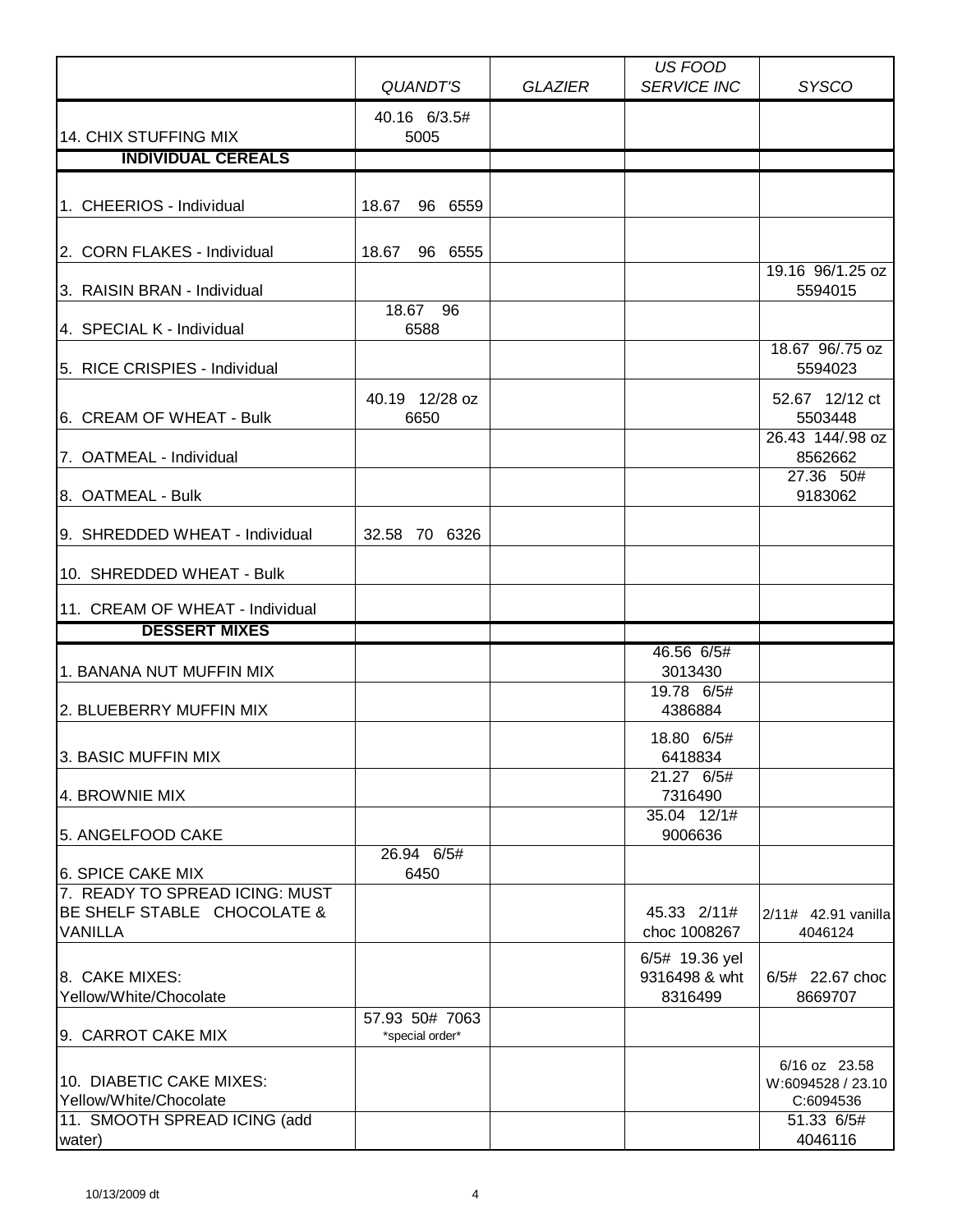| <b>SERVICE INC</b><br><b>SYSCO</b><br>QUANDT'S<br><b>GLAZIER</b><br>12. MOUSSE MIX<br>113.19 6/3.75#<br>13. EGG CUSTARD - No Bake<br>6049928<br>50.46 6/4#<br>14. CHEESECAKE<br>9919390<br>24.83 6/5#<br>15. GINGERBREAD MIX<br>6446<br>19.62 6/5#<br>16. CORN MUFFIN MIX<br>2316503<br><b>COOKING PRODUCTS</b><br>21.80 6/15 oz<br>1. BEEF SOUP BASE LOW SODIUM<br>6057533<br>2. CHICKEN SOUP BASE LOW<br>20.84 6/15 oz<br><b>SODIUM</b><br>6057541<br>11.07 gal<br>2050326<br>3. SOY SAUCE LOW SODIUM<br>29.82 8/1#<br>4. PORK GRAVY MIX<br>8746<br>28.86 8/1#<br>5. TURKEY GRAVY MIX<br>1203959<br>47.66 6/10#<br>6. SAUSAGE GRAVY<br>3351475<br>$15.71$ 4/gal<br>7. WORCESTERSHIRE SAUCE<br>5187299<br>22.03 6/5#<br>8. PANCAKE MIX<br>6432<br>39.42 6/5#<br>9. BISQUICK MIX<br>6502<br><b>SALAD DRESSINGS</b><br>31.54 4/gal<br>1. SALAD DRESSING Low Fat Ranch<br>4086575<br>21.85 4/gal<br>2. SALAD DRESSING Low Fat French<br>4086567<br>3. SALAD DRESSING Low Fat Thousand<br>36.81 4/gal<br>46458<br>Island<br>4. SALAD DRESSING Low Fat Golden<br>21.74 4/gal<br>4488946<br>Italian<br><b>SPICES</b><br>31.34 6/25 oz<br>1. GARLIC 1.5#<br>9361<br>46.50 12/16 oz<br>2. PEPPER 1#<br>9644980<br>24.27 6/5 oz<br>3. BASIL LEAVES 5.5 oz<br>9303<br>3.34 1.5 oz 418<br>4. CHIVES, DRIED 1.12 oz<br>22.07 3/10 oz<br>5. PARSLEY FLAKES 11 oz<br>5229265<br>42.19 15#<br>6. ONIONS 3# dehydrated<br>2231124<br>3.55 14.5 oz<br>7. POULTRY SEASONING 10 oz<br>486<br>20.47 6/16 oz |                 |      | US FOOD |  |
|------------------------------------------------------------------------------------------------------------------------------------------------------------------------------------------------------------------------------------------------------------------------------------------------------------------------------------------------------------------------------------------------------------------------------------------------------------------------------------------------------------------------------------------------------------------------------------------------------------------------------------------------------------------------------------------------------------------------------------------------------------------------------------------------------------------------------------------------------------------------------------------------------------------------------------------------------------------------------------------------------------------------------------------------------------------------------------------------------------------------------------------------------------------------------------------------------------------------------------------------------------------------------------------------------------------------------------------------------------------------------------------------------------------------------------------------------------------------------------------|-----------------|------|---------|--|
|                                                                                                                                                                                                                                                                                                                                                                                                                                                                                                                                                                                                                                                                                                                                                                                                                                                                                                                                                                                                                                                                                                                                                                                                                                                                                                                                                                                                                                                                                          |                 |      |         |  |
|                                                                                                                                                                                                                                                                                                                                                                                                                                                                                                                                                                                                                                                                                                                                                                                                                                                                                                                                                                                                                                                                                                                                                                                                                                                                                                                                                                                                                                                                                          |                 |      |         |  |
|                                                                                                                                                                                                                                                                                                                                                                                                                                                                                                                                                                                                                                                                                                                                                                                                                                                                                                                                                                                                                                                                                                                                                                                                                                                                                                                                                                                                                                                                                          |                 |      |         |  |
|                                                                                                                                                                                                                                                                                                                                                                                                                                                                                                                                                                                                                                                                                                                                                                                                                                                                                                                                                                                                                                                                                                                                                                                                                                                                                                                                                                                                                                                                                          |                 |      |         |  |
|                                                                                                                                                                                                                                                                                                                                                                                                                                                                                                                                                                                                                                                                                                                                                                                                                                                                                                                                                                                                                                                                                                                                                                                                                                                                                                                                                                                                                                                                                          |                 |      |         |  |
|                                                                                                                                                                                                                                                                                                                                                                                                                                                                                                                                                                                                                                                                                                                                                                                                                                                                                                                                                                                                                                                                                                                                                                                                                                                                                                                                                                                                                                                                                          |                 |      |         |  |
|                                                                                                                                                                                                                                                                                                                                                                                                                                                                                                                                                                                                                                                                                                                                                                                                                                                                                                                                                                                                                                                                                                                                                                                                                                                                                                                                                                                                                                                                                          |                 |      |         |  |
|                                                                                                                                                                                                                                                                                                                                                                                                                                                                                                                                                                                                                                                                                                                                                                                                                                                                                                                                                                                                                                                                                                                                                                                                                                                                                                                                                                                                                                                                                          |                 |      |         |  |
|                                                                                                                                                                                                                                                                                                                                                                                                                                                                                                                                                                                                                                                                                                                                                                                                                                                                                                                                                                                                                                                                                                                                                                                                                                                                                                                                                                                                                                                                                          |                 |      |         |  |
|                                                                                                                                                                                                                                                                                                                                                                                                                                                                                                                                                                                                                                                                                                                                                                                                                                                                                                                                                                                                                                                                                                                                                                                                                                                                                                                                                                                                                                                                                          |                 |      |         |  |
|                                                                                                                                                                                                                                                                                                                                                                                                                                                                                                                                                                                                                                                                                                                                                                                                                                                                                                                                                                                                                                                                                                                                                                                                                                                                                                                                                                                                                                                                                          |                 |      |         |  |
|                                                                                                                                                                                                                                                                                                                                                                                                                                                                                                                                                                                                                                                                                                                                                                                                                                                                                                                                                                                                                                                                                                                                                                                                                                                                                                                                                                                                                                                                                          |                 |      |         |  |
|                                                                                                                                                                                                                                                                                                                                                                                                                                                                                                                                                                                                                                                                                                                                                                                                                                                                                                                                                                                                                                                                                                                                                                                                                                                                                                                                                                                                                                                                                          |                 |      |         |  |
|                                                                                                                                                                                                                                                                                                                                                                                                                                                                                                                                                                                                                                                                                                                                                                                                                                                                                                                                                                                                                                                                                                                                                                                                                                                                                                                                                                                                                                                                                          |                 |      |         |  |
|                                                                                                                                                                                                                                                                                                                                                                                                                                                                                                                                                                                                                                                                                                                                                                                                                                                                                                                                                                                                                                                                                                                                                                                                                                                                                                                                                                                                                                                                                          |                 |      |         |  |
|                                                                                                                                                                                                                                                                                                                                                                                                                                                                                                                                                                                                                                                                                                                                                                                                                                                                                                                                                                                                                                                                                                                                                                                                                                                                                                                                                                                                                                                                                          |                 |      |         |  |
|                                                                                                                                                                                                                                                                                                                                                                                                                                                                                                                                                                                                                                                                                                                                                                                                                                                                                                                                                                                                                                                                                                                                                                                                                                                                                                                                                                                                                                                                                          |                 |      |         |  |
|                                                                                                                                                                                                                                                                                                                                                                                                                                                                                                                                                                                                                                                                                                                                                                                                                                                                                                                                                                                                                                                                                                                                                                                                                                                                                                                                                                                                                                                                                          |                 |      |         |  |
|                                                                                                                                                                                                                                                                                                                                                                                                                                                                                                                                                                                                                                                                                                                                                                                                                                                                                                                                                                                                                                                                                                                                                                                                                                                                                                                                                                                                                                                                                          |                 |      |         |  |
|                                                                                                                                                                                                                                                                                                                                                                                                                                                                                                                                                                                                                                                                                                                                                                                                                                                                                                                                                                                                                                                                                                                                                                                                                                                                                                                                                                                                                                                                                          |                 |      |         |  |
|                                                                                                                                                                                                                                                                                                                                                                                                                                                                                                                                                                                                                                                                                                                                                                                                                                                                                                                                                                                                                                                                                                                                                                                                                                                                                                                                                                                                                                                                                          |                 |      |         |  |
|                                                                                                                                                                                                                                                                                                                                                                                                                                                                                                                                                                                                                                                                                                                                                                                                                                                                                                                                                                                                                                                                                                                                                                                                                                                                                                                                                                                                                                                                                          |                 |      |         |  |
|                                                                                                                                                                                                                                                                                                                                                                                                                                                                                                                                                                                                                                                                                                                                                                                                                                                                                                                                                                                                                                                                                                                                                                                                                                                                                                                                                                                                                                                                                          |                 |      |         |  |
|                                                                                                                                                                                                                                                                                                                                                                                                                                                                                                                                                                                                                                                                                                                                                                                                                                                                                                                                                                                                                                                                                                                                                                                                                                                                                                                                                                                                                                                                                          |                 |      |         |  |
|                                                                                                                                                                                                                                                                                                                                                                                                                                                                                                                                                                                                                                                                                                                                                                                                                                                                                                                                                                                                                                                                                                                                                                                                                                                                                                                                                                                                                                                                                          |                 |      |         |  |
|                                                                                                                                                                                                                                                                                                                                                                                                                                                                                                                                                                                                                                                                                                                                                                                                                                                                                                                                                                                                                                                                                                                                                                                                                                                                                                                                                                                                                                                                                          |                 |      |         |  |
|                                                                                                                                                                                                                                                                                                                                                                                                                                                                                                                                                                                                                                                                                                                                                                                                                                                                                                                                                                                                                                                                                                                                                                                                                                                                                                                                                                                                                                                                                          |                 |      |         |  |
|                                                                                                                                                                                                                                                                                                                                                                                                                                                                                                                                                                                                                                                                                                                                                                                                                                                                                                                                                                                                                                                                                                                                                                                                                                                                                                                                                                                                                                                                                          |                 |      |         |  |
|                                                                                                                                                                                                                                                                                                                                                                                                                                                                                                                                                                                                                                                                                                                                                                                                                                                                                                                                                                                                                                                                                                                                                                                                                                                                                                                                                                                                                                                                                          |                 |      |         |  |
|                                                                                                                                                                                                                                                                                                                                                                                                                                                                                                                                                                                                                                                                                                                                                                                                                                                                                                                                                                                                                                                                                                                                                                                                                                                                                                                                                                                                                                                                                          |                 |      |         |  |
|                                                                                                                                                                                                                                                                                                                                                                                                                                                                                                                                                                                                                                                                                                                                                                                                                                                                                                                                                                                                                                                                                                                                                                                                                                                                                                                                                                                                                                                                                          |                 |      |         |  |
|                                                                                                                                                                                                                                                                                                                                                                                                                                                                                                                                                                                                                                                                                                                                                                                                                                                                                                                                                                                                                                                                                                                                                                                                                                                                                                                                                                                                                                                                                          |                 |      |         |  |
|                                                                                                                                                                                                                                                                                                                                                                                                                                                                                                                                                                                                                                                                                                                                                                                                                                                                                                                                                                                                                                                                                                                                                                                                                                                                                                                                                                                                                                                                                          |                 |      |         |  |
|                                                                                                                                                                                                                                                                                                                                                                                                                                                                                                                                                                                                                                                                                                                                                                                                                                                                                                                                                                                                                                                                                                                                                                                                                                                                                                                                                                                                                                                                                          |                 |      |         |  |
|                                                                                                                                                                                                                                                                                                                                                                                                                                                                                                                                                                                                                                                                                                                                                                                                                                                                                                                                                                                                                                                                                                                                                                                                                                                                                                                                                                                                                                                                                          |                 |      |         |  |
|                                                                                                                                                                                                                                                                                                                                                                                                                                                                                                                                                                                                                                                                                                                                                                                                                                                                                                                                                                                                                                                                                                                                                                                                                                                                                                                                                                                                                                                                                          |                 |      |         |  |
|                                                                                                                                                                                                                                                                                                                                                                                                                                                                                                                                                                                                                                                                                                                                                                                                                                                                                                                                                                                                                                                                                                                                                                                                                                                                                                                                                                                                                                                                                          |                 |      |         |  |
|                                                                                                                                                                                                                                                                                                                                                                                                                                                                                                                                                                                                                                                                                                                                                                                                                                                                                                                                                                                                                                                                                                                                                                                                                                                                                                                                                                                                                                                                                          |                 |      |         |  |
|                                                                                                                                                                                                                                                                                                                                                                                                                                                                                                                                                                                                                                                                                                                                                                                                                                                                                                                                                                                                                                                                                                                                                                                                                                                                                                                                                                                                                                                                                          |                 |      |         |  |
|                                                                                                                                                                                                                                                                                                                                                                                                                                                                                                                                                                                                                                                                                                                                                                                                                                                                                                                                                                                                                                                                                                                                                                                                                                                                                                                                                                                                                                                                                          |                 |      |         |  |
|                                                                                                                                                                                                                                                                                                                                                                                                                                                                                                                                                                                                                                                                                                                                                                                                                                                                                                                                                                                                                                                                                                                                                                                                                                                                                                                                                                                                                                                                                          |                 |      |         |  |
|                                                                                                                                                                                                                                                                                                                                                                                                                                                                                                                                                                                                                                                                                                                                                                                                                                                                                                                                                                                                                                                                                                                                                                                                                                                                                                                                                                                                                                                                                          |                 |      |         |  |
|                                                                                                                                                                                                                                                                                                                                                                                                                                                                                                                                                                                                                                                                                                                                                                                                                                                                                                                                                                                                                                                                                                                                                                                                                                                                                                                                                                                                                                                                                          |                 |      |         |  |
|                                                                                                                                                                                                                                                                                                                                                                                                                                                                                                                                                                                                                                                                                                                                                                                                                                                                                                                                                                                                                                                                                                                                                                                                                                                                                                                                                                                                                                                                                          |                 |      |         |  |
|                                                                                                                                                                                                                                                                                                                                                                                                                                                                                                                                                                                                                                                                                                                                                                                                                                                                                                                                                                                                                                                                                                                                                                                                                                                                                                                                                                                                                                                                                          |                 |      |         |  |
|                                                                                                                                                                                                                                                                                                                                                                                                                                                                                                                                                                                                                                                                                                                                                                                                                                                                                                                                                                                                                                                                                                                                                                                                                                                                                                                                                                                                                                                                                          |                 |      |         |  |
|                                                                                                                                                                                                                                                                                                                                                                                                                                                                                                                                                                                                                                                                                                                                                                                                                                                                                                                                                                                                                                                                                                                                                                                                                                                                                                                                                                                                                                                                                          |                 |      |         |  |
|                                                                                                                                                                                                                                                                                                                                                                                                                                                                                                                                                                                                                                                                                                                                                                                                                                                                                                                                                                                                                                                                                                                                                                                                                                                                                                                                                                                                                                                                                          | 8. CHILI POWDER | 9317 |         |  |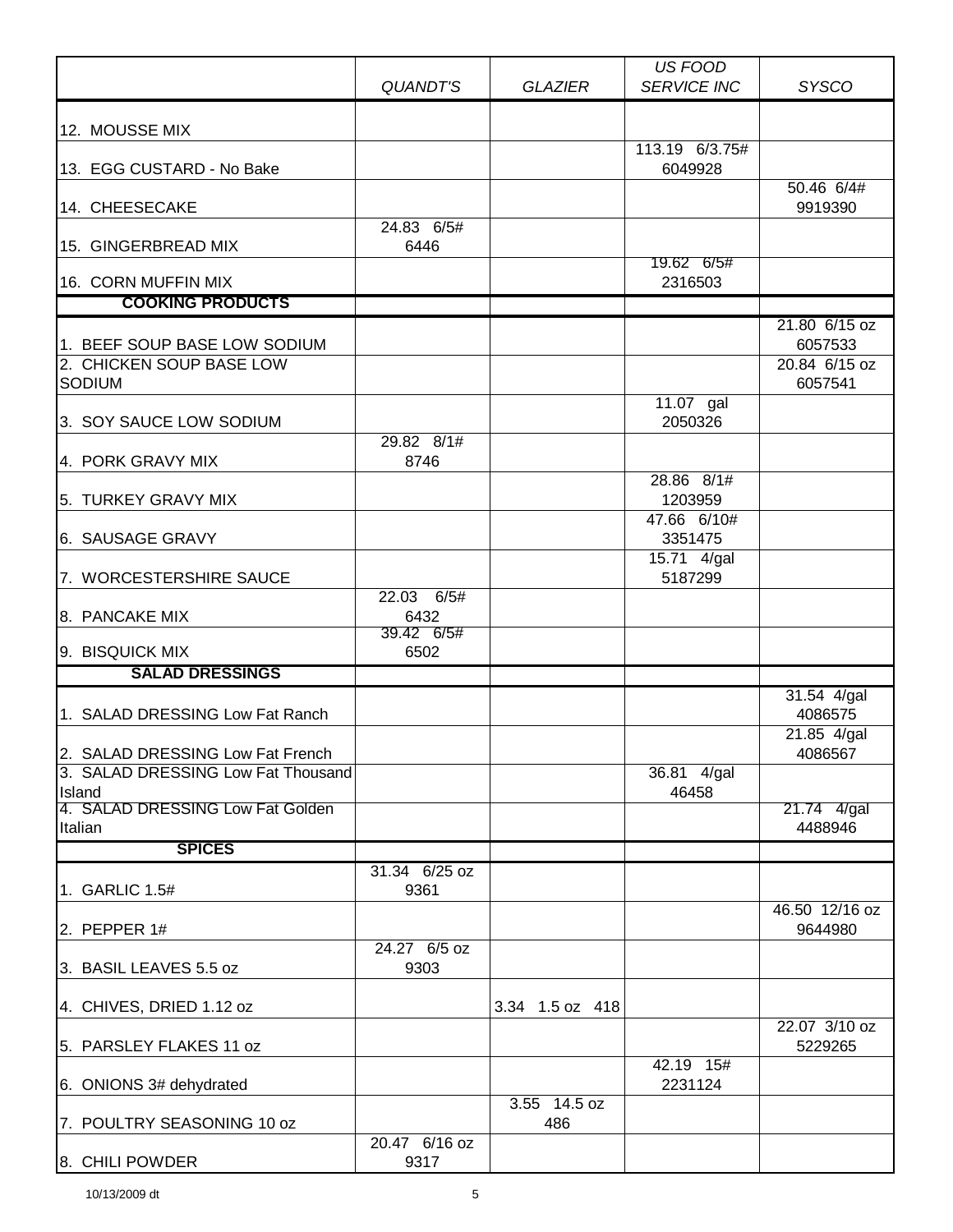|                                                                 |                                                               |                | US FOOD<br><b>SERVICE INC</b>                             |                                           |
|-----------------------------------------------------------------|---------------------------------------------------------------|----------------|-----------------------------------------------------------|-------------------------------------------|
|                                                                 | QUANDT'S                                                      | <b>GLAZIER</b> |                                                           | <b>SYSCO</b>                              |
| 9. MRS. DASH SALT SUBSTITUTE                                    | 20.10 300 9375                                                |                |                                                           |                                           |
| <b>SOUP</b>                                                     |                                                               |                |                                                           |                                           |
| 1. CR MUSHROOM LO-SO #5 CAN                                     | 39.74 12/5#<br>3492                                           |                |                                                           |                                           |
| 2. TOMATO LO-SO #5 CAN                                          |                                                               |                |                                                           | 36.11 12/50oz<br>4146445                  |
| 3. CHICKEN NOODLE LO-SO                                         |                                                               |                |                                                           | 16.45 24/7.25 oz<br>4040440               |
|                                                                 |                                                               |                | 16.32 24/7.25 oz                                          |                                           |
| 4. VEGETABLE LO-SO                                              |                                                               |                | 8007957                                                   |                                           |
| 5. TOMATO LO-SO                                                 |                                                               |                | 15.57 24/7.25 oz<br>7007958                               |                                           |
| 6. CREAM OF CHICKEN SOUP                                        | 17.18 24/7.5 oz 3509<br>(Cr Mushroom)                         |                | 16.56 24/7.25 oz<br>2007953                               |                                           |
| <b>FROZEN DESSERTS</b>                                          |                                                               |                |                                                           |                                           |
| 1. APPLE PIE RAW                                                |                                                               |                | 23.69 6/46 oz<br>4568846                                  |                                           |
| 2. APPLE PIE BAKED                                              |                                                               |                |                                                           | 32.03 6/48 oz<br>9787748                  |
| 3. APPLE PIE SUGAR FREE                                         | 32.83 6/46 oz<br>13025                                        |                |                                                           |                                           |
| 4. CHERRY PIE RAW                                               |                                                               |                |                                                           | 35.72 6/46 oz<br>1020825                  |
| 5. DIET SUGAR FREE CHERRY PIE                                   |                                                               |                | 44.55 6/46 oz<br>8164147                                  |                                           |
| 6. BLUEBERRY PIE RAW<br>7. DIET SUGAR FREE BLUEBERRY<br>PIE     | 34.47 6/46 oz<br>12959<br>43.42 6/46 oz<br>13030              |                |                                                           |                                           |
| 8. CREAM PIES:<br>9. FRUIT OF THE FOREST PIE                    | 6/27 oz 25.99<br>bana 12984 /<br>26.28 6/42 oz<br>cocon 12961 |                | 26.46 6/27 oz<br>choc 4037222<br>39.69 6/48 oz<br>7145782 |                                           |
| 10. CARROT CAKE premade, 3<br>sheets/box                        |                                                               |                | 40.52 4/59 oz<br>8037590                                  |                                           |
| 11. OATMEAL COOKIES - ready to bake                             |                                                               |                | 32.53 320/1 oz<br>8201659                                 |                                           |
| 11. LEMON PIE                                                   |                                                               |                | 29.75 6/36 oz<br>1037274                                  |                                           |
| 12. BOSTON CREAM PIE                                            | 30.95 6/30 oz<br>13001                                        |                |                                                           |                                           |
| 13. DIABETIC COOKIES - ready to bake                            |                                                               |                |                                                           | 32.01 200/.75 oz<br>5754403               |
| 14. VANILLA ICE CREAM - individual<br>15. CHOCOLATE ICE CREAM - |                                                               |                |                                                           | 17.87 96/4 oz<br>2220200<br>17.87 96/4 oz |
| individual                                                      |                                                               |                |                                                           | 2220226                                   |
| 16. NSA VANILLA ICE CREAM -<br>individual                       |                                                               |                |                                                           | 5.18 24/4 oz<br>2376770                   |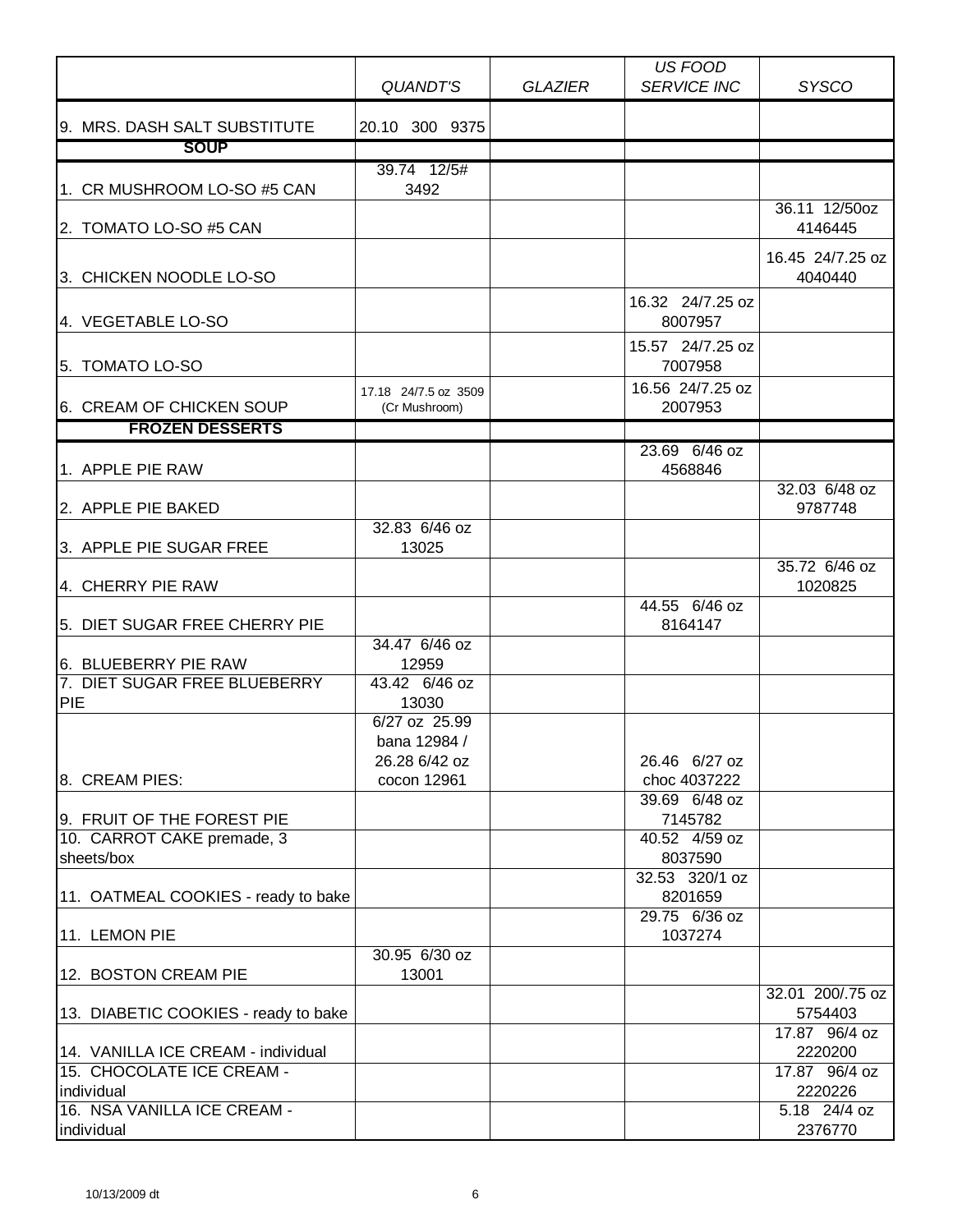|                                                     |                     |                | US FOOD            |                           |
|-----------------------------------------------------|---------------------|----------------|--------------------|---------------------------|
|                                                     | QUANDT'S            | <b>GLAZIER</b> | <b>SERVICE INC</b> | <b>SYSCO</b>              |
| 17. NSA CHOCOLATE ICE CREAM -                       |                     |                |                    | 5.18 24/4 oz              |
| individual                                          |                     |                |                    | 7769383                   |
| <b>JUICES</b>                                       |                     |                |                    |                           |
|                                                     |                     |                | 20.92 12/46 oz     |                           |
| 1. ORANGE                                           |                     |                | 3327400            |                           |
|                                                     |                     |                | 19.63 12/46 oz     |                           |
| 2. PINEAPPLE                                        |                     |                | 2006625            |                           |
|                                                     |                     | 17.99 12/46 oz |                    |                           |
| 3. APPLE                                            |                     | 1046           |                    |                           |
|                                                     |                     |                |                    | 15.05 12/46 oz            |
| 4. TOMATO                                           |                     |                |                    | 1728518                   |
|                                                     |                     |                |                    |                           |
| 5. CRANBERRY                                        |                     |                |                    | 23.18 12/46 oz<br>2354397 |
|                                                     |                     |                |                    | 21.59 48/5.5 oz           |
| 6. V-8 EZO LO SO, low sodium                        |                     |                |                    | 5142187                   |
|                                                     |                     |                |                    | 17.29 48/5.5 oz           |
| 7. ORANGE JUICE EZO                                 |                     |                |                    | 4164018                   |
|                                                     |                     |                | 17.88 48/5.5 oz    |                           |
| 8. CRANBERRY EZO                                    |                     |                | 2470003            |                           |
|                                                     |                     |                |                    | 17.74 48/5.5 oz           |
| 9. GRAPEFRUIT EZO                                   |                     |                |                    | 4164026<br>16.79 48/6 oz  |
| 10. PINEAPPLE EZO                                   |                     |                |                    | 4121950                   |
|                                                     |                     |                |                    | 17.08 48/5.5 oz           |
| 11. APPLE EZO                                       |                     |                |                    | 4164034                   |
|                                                     |                     |                |                    | 20.99 12/46 oz            |
| 12. GRAPE JUICE                                     |                     |                |                    | 4677621                   |
|                                                     |                     |                |                    | 16.83 48/5.5 oz           |
| 13. PC GRAPE JUICE 5.5 oz                           | 18.02 48/6 oz       |                |                    | 4164497                   |
| 14. EZO TOMATOE JUICE                               | 2683                |                |                    |                           |
| <b>VEGETABLES</b>                                   |                     |                |                    |                           |
|                                                     |                     |                |                    | 17.75 6/10#               |
| 1. TOMATO CATSUP                                    |                     |                |                    | 4113361                   |
|                                                     |                     |                |                    | 16.27 6/10#               |
| 2. SLICED BEETS                                     |                     |                |                    | 4109328                   |
|                                                     |                     |                |                    | 16.27 6/10#               |
| 3. DICED BEETS<br>4. SPAGHETTI SAUCE, comparable to |                     |                |                    | 4109328<br>19.85 6/10#    |
| Angela Mia                                          |                     |                |                    | 1479732                   |
|                                                     |                     |                |                    | 30.38 6/10#               |
| 5. GREEN PEPPERS                                    |                     |                |                    | 4189247                   |
|                                                     |                     |                |                    | 31.02 6/10#               |
| 6. RED PEPPERS                                      |                     |                |                    | 4485447                   |
|                                                     | 26.08 6/10#         |                |                    |                           |
| 7. MUSHROOMS                                        | 1788                |                |                    |                           |
| 8. NORTHERN BEAN                                    | 20.74 6/10#<br>1180 |                |                    |                           |
|                                                     | 34.23 6/10#         |                |                    |                           |
| 9. POTATO PEARL Vitamin C Enriched                  | 2082                |                |                    |                           |
|                                                     | 6/10#<br>19.78      |                |                    |                           |
| 10. STEWED TOMATO Grade A                           | 2214                |                |                    |                           |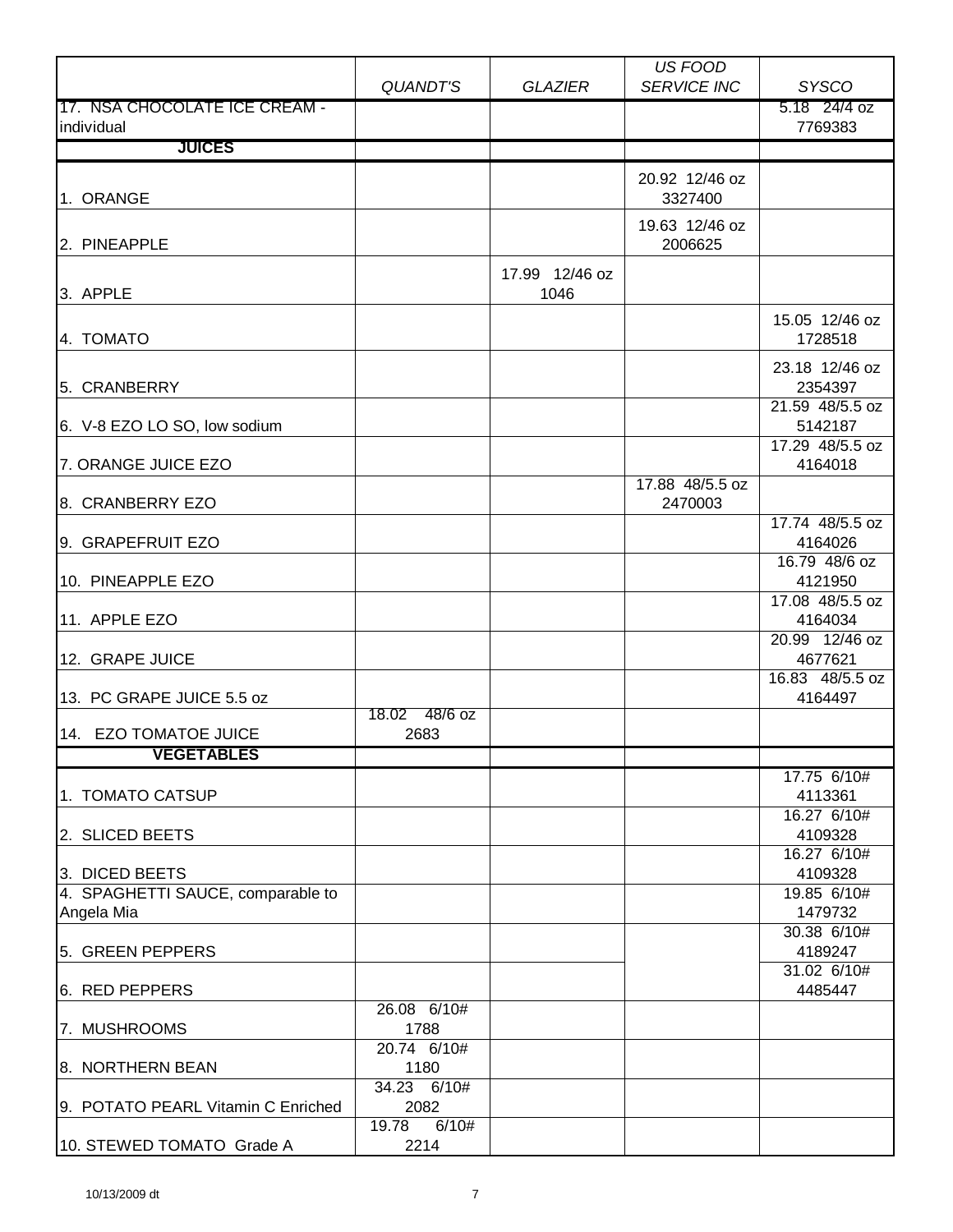|                                                                       |                      |                | US FOOD                |                        |
|-----------------------------------------------------------------------|----------------------|----------------|------------------------|------------------------|
|                                                                       | QUANDT'S             | <b>GLAZIER</b> | <b>SERVICE INC</b>     | <b>SYSCO</b>           |
| 11. TOMATO PASTE Grade A                                              | 29.07 6/10#<br>6783  |                |                        |                        |
|                                                                       |                      |                | 26.54 6/10#            |                        |
| 12. SWEET POTATOES, syrup Grade A                                     |                      |                | 2326502                | 18.66 6/10#            |
| 13. PIZZA SAUCE Grade A                                               |                      |                |                        | 4189387                |
| 14. POTATOES DICED                                                    | 20.96 6/10#<br>2052  |                |                        |                        |
|                                                                       |                      |                |                        | 17.28 6/10#            |
| 15. TOMATO SAUCE<br>16. FRESH VAC PACKED DICED                        |                      |                |                        | 4001921<br>14.21 2/10# |
| <b>POTATOES</b>                                                       |                      |                |                        | 2598159                |
|                                                                       |                      |                |                        | 25.43 4/gal            |
| 17. CANNONBALL BBQ SAUCE                                              |                      |                |                        | 0973503                |
| 18. CANNED BEEF STEW                                                  |                      |                |                        | 66.14 6/10#<br>4067039 |
|                                                                       |                      |                |                        | 19.89 6/10#            |
| 19. CANNED CREAM STYLE CORN                                           |                      |                |                        | 0582106                |
| 20. CANNED CHILI SAUCE                                                |                      |                | 23.48 6/10#<br>9328543 |                        |
|                                                                       |                      |                |                        | 16.56 6/10#            |
| 21. CANNED GREEN BEANS                                                |                      |                |                        | 4905949                |
| 22. CANNED WAX BEANS                                                  |                      |                |                        | 18.40 6/10#<br>4935854 |
|                                                                       |                      |                | 17.10 6/10#            |                        |
| 23. CANNED KIDNEY BEANS                                               |                      |                | 8224347                | 23.86 12/50 oz         |
| 24. BROWN GRAVEY                                                      |                      |                |                        | 4184727                |
| 25. BEEF STEW                                                         |                      |                |                        |                        |
| <b>FRUITS</b>                                                         |                      |                |                        |                        |
| 1. APPLESAUCE Unsweetened, Grade                                      | 17.78 6/10#          |                |                        |                        |
| $\overline{A}$                                                        | 127<br>20.49 72/4 oz |                |                        |                        |
| 2. PC APPLESAUCE, 40Z                                                 | 146                  |                |                        |                        |
|                                                                       |                      |                | 38.58 6/10#            |                        |
| 3. CRANBERRY SAUCE Whole, Grade A                                     |                      |                | 4328498                |                        |
| 4. CRANBERRY SAUCE, Jellied, Grade<br>A                               |                      |                | 32.59 6/10#<br>2328490 |                        |
|                                                                       |                      |                |                        |                        |
| 5. FRUIT COCKTAIL<br>6. PEACHES yellow, light cling halves,           | 24.98 6/10# 410      |                |                        | 26.57 6/10#            |
| Grade A                                                               |                      |                |                        | 4331914                |
|                                                                       | 22.98 6/10#          |                |                        |                        |
| 7. PEACHES sliced, light Grade A                                      | 585                  |                |                        |                        |
| 8. PEARS halves, light Grade A                                        | 21.27 6/10#<br>642   |                |                        |                        |
|                                                                       |                      |                |                        | 19.13 6/10#            |
| 9. PEARS pieces, light Grade A<br>10. CRUSHED PINEAPPLE: fancy, juice |                      |                |                        | 4120101                |
| Hawaiian Coarse, Grade A                                              | 20.77 6/10 770       |                |                        |                        |
| 11. SLICED APPLES: sliced, juice or                                   |                      |                |                        | 21.29 6/10#            |
| water packed, Grade A                                                 |                      |                |                        | 4119343                |
| 12. PINEAPPLE TIDBITS: light, Grade A   19.26 $6/10\#$ 784            |                      |                |                        |                        |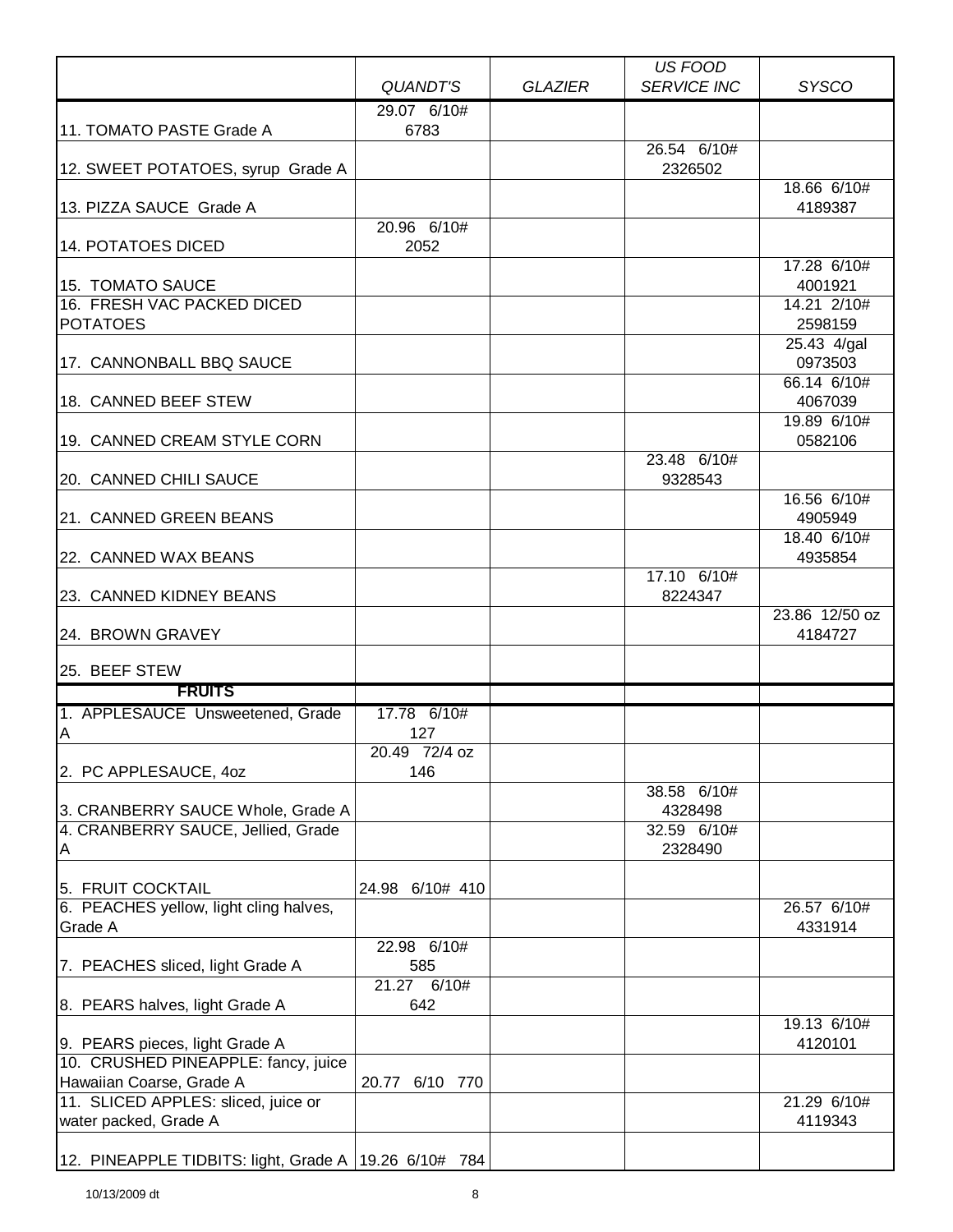|                                             |                  |                | US FOOD            |                        |
|---------------------------------------------|------------------|----------------|--------------------|------------------------|
|                                             | QUANDT'S         | <b>GLAZIER</b> | <b>SERVICE INC</b> | <b>SYSCO</b>           |
| 13. PINEAPPLE, sliced, juice packed,        |                  |                |                    |                        |
| Grade A                                     | 21.26 6/10# 730  |                |                    |                        |
|                                             |                  |                | 21.23 6/10#        |                        |
| 14. MANDARIN ORANGE, sections, light        |                  |                | 1333814            |                        |
| 15. FRUIT MEDLEY, Festival/Classic,         |                  |                | 26.94<br>2/8#      |                        |
| melon pieces, grapes, etc                   |                  |                | 9437054            |                        |
| 16. TROPICAL FRUIT, papaya, banana,<br>etc. |                  |                |                    | 30.88 6/10#<br>3279536 |
|                                             | 24.69 24/6pk     |                |                    |                        |
| 17. SEEDLESS RAISINS                        | 3962             |                |                    |                        |
| 18. FROZEN STRAWBERRIES,                    | 44.25 6/6.5#     |                |                    |                        |
| <b>UNSWEETENED</b>                          | 10018            |                |                    |                        |
| 19. FROZEN STRAWBERRIES,                    |                  |                |                    | 39.64 6/6.5#           |
| <b>SWEETENED</b>                            |                  |                |                    | 7018435                |
|                                             |                  |                |                    |                        |
|                                             |                  |                |                    | 48/4 oz 19.75          |
|                                             |                  |                |                    | peach 9704917 /        |
| 20. FRUIT CUPS                              |                  |                |                    | 19.73 mix 9705047 /    |
|                                             | 31.74 6/10#      |                |                    | 19.64 pear 9704974     |
| 21. APRICOTS                                | 169              |                |                    |                        |
| <b>VEGETABLES - FROZEN</b>                  |                  |                |                    |                        |
|                                             |                  |                |                    | 18.10 3/10#            |
| 1. CUT GREEN BEANS, Grade A                 |                  |                |                    | 3832458                |
|                                             | 20.84 12/2.5#    |                |                    |                        |
| 2. CUT WAX BEANS, Grade A                   | 12058            |                |                    |                        |
|                                             | 12.39 20#        |                |                    |                        |
| 3. CUT BROCCOLI, Grade A                    | 12015            |                |                    |                        |
|                                             | 18.89 12/2#      |                |                    |                        |
| 4. BRUSSEL SPROUTS, Grade A                 | 12020            |                |                    |                        |
|                                             |                  |                |                    | 13.01 3/10#            |
| 5. CUT CARROTS, Grade A                     |                  |                |                    | 3835865                |
|                                             |                  | 17.28 12/2#    |                    |                        |
| 6. BABY CARROTS, whole Grade A              |                  | 15500          |                    |                        |
|                                             |                  |                |                    | 20.59 12/3#            |
| 7. SPINACH, chopped Grade A                 | 14.73 12/2#      |                |                    | 1092881                |
| 8. CAULIFLOWER, grade A                     | 12026            |                |                    |                        |
|                                             |                  |                |                    | 19.57 3/10#            |
| 9. CORN, Grade A                            |                  |                |                    | 3836889                |
| 10. MIXED VEGETABLES Grade A, 5             |                  | 23.19 12/2.5#  |                    |                        |
| way mix                                     |                  | 15640          |                    |                        |
|                                             | 14.43 20#        |                |                    |                        |
| 11. ORIENTAL BLEND, Grade A                 | 12126            |                |                    |                        |
|                                             |                  |                |                    | 20.25 3/10#            |
| 12. SWEET PEAS, Grade A                     |                  |                |                    | 3837903                |
|                                             | 20.13<br>12/2.5# |                |                    |                        |
| 13. PEAS/CARROTS, Grade A                   | 12079            |                |                    |                        |
|                                             | 12/4#<br>27.45   |                |                    |                        |
| 14. HUBBARD SQUASH, Grade A                 | 12091            |                |                    |                        |
|                                             | 15.25<br>6/2.5#  |                |                    |                        |
| 15. ASPARAGUS, Grade A                      | 12005            |                |                    |                        |
| 16. IT CUT GREEN BEANS, Grade A             |                  |                |                    | 17.19 12/2#<br>1389931 |
|                                             |                  |                |                    |                        |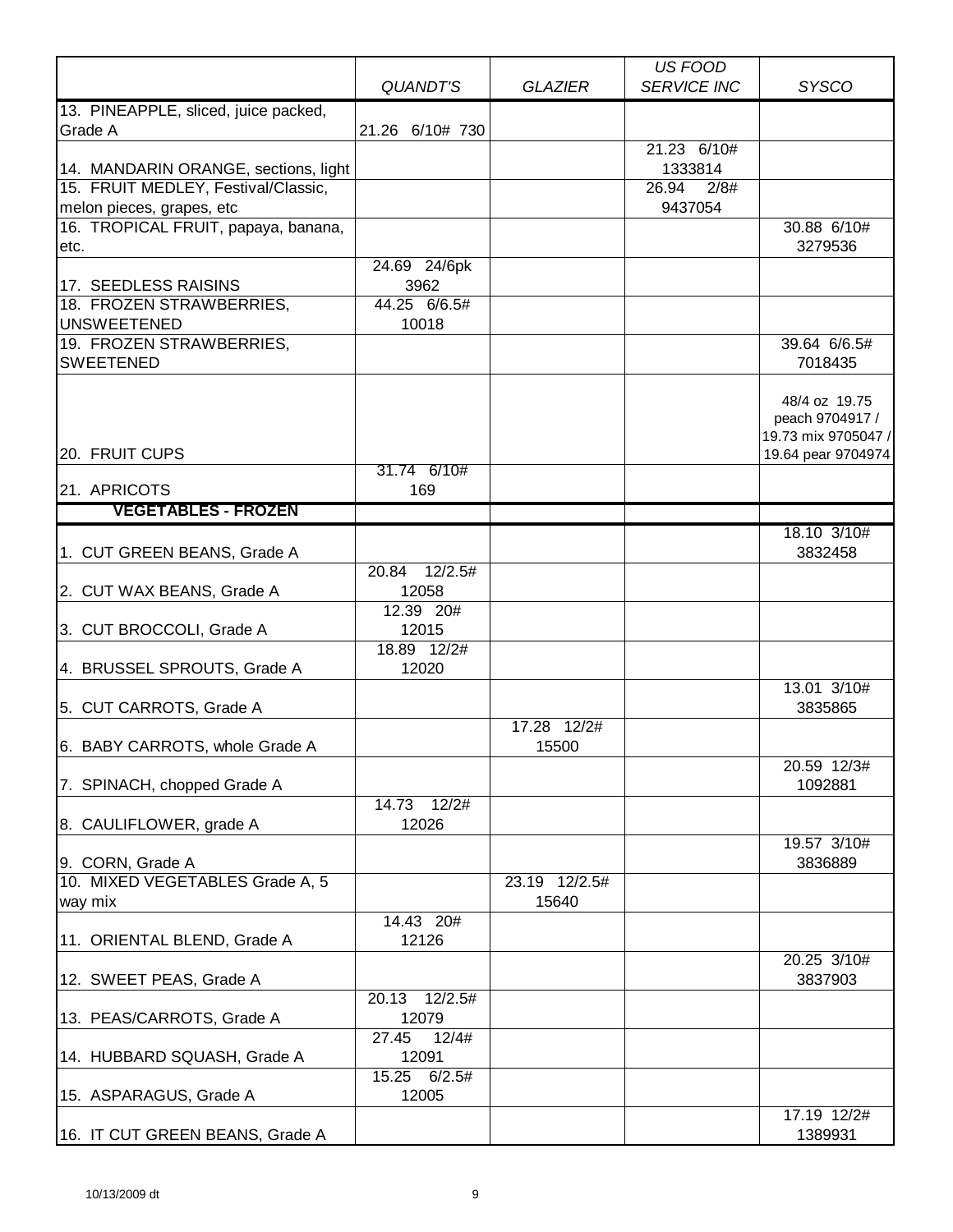|                                |                        |                | US FOOD                        |                      |
|--------------------------------|------------------------|----------------|--------------------------------|----------------------|
|                                | QUANDT'S               | <b>GLAZIER</b> | <b>SERVICE INC</b>             | <b>SYSCO</b>         |
|                                | 17.29 12/2#            |                |                                |                      |
| 17. BROCCOLI SPEARS, Grade A   | 12012                  |                |                                |                      |
|                                | 31.16 12/2.5#          |                |                                |                      |
| 18. LIMA BEANS, Grade A        | 12008                  |                |                                |                      |
|                                | 17.69 12/2#            |                |                                |                      |
| 19. CAPRI MIX, Grade A         | 12131                  |                |                                |                      |
|                                | 14.96 20#              |                |                                |                      |
| 20. ITALIAN MIX, Grade A       | 12130                  |                |                                |                      |
| 21. WINTER BLEND, Grade A      | 14.61 20# 12129        |                |                                |                      |
|                                | $\overline{14.72}$ 20# |                |                                |                      |
| 22. SCAND BLEND, Grade A       | 12133                  |                |                                |                      |
|                                | 19.15 12/2#            |                |                                |                      |
| 23. JAPANESE STIR FRY, Grade A | 12068                  |                |                                |                      |
|                                | 19.98 12/2#            |                |                                |                      |
| 24. FAJITA STRIPS 12-2#        | 12092                  |                |                                |                      |
|                                |                        |                |                                | 12.47 20#            |
| 25. CALIFORNIA BLEND, Grade A  |                        |                |                                | 2222115              |
|                                |                        |                | 15.71 6/5#                     |                      |
| 26. BREAKFAST CUBE POTATOES    |                        |                | 8495152                        |                      |
|                                |                        |                |                                | 16.83 12/2#          |
| 27. FRENCH GREEN BEANS         |                        |                |                                | 2266294              |
| 28. DICED ONIONS               |                        |                |                                | 8.63 6/2#<br>6191712 |
|                                |                        |                | 12.88 6/5#                     |                      |
| 29. FRENCH FRIES               |                        |                | 5377973                        |                      |
|                                | 21.16 12/3#            |                |                                |                      |
| 30. FROZEN ZUCCHINI            | 12090                  |                |                                |                      |
|                                |                        |                |                                |                      |
|                                | 32.89 12/2.5#<br>12087 |                |                                |                      |
| 31. FROZEN PEARL ONIONS        |                        |                |                                |                      |
| 32. FROZEN DICED GREEN PEPPERS |                        | 20.92 12/2#    |                                |                      |
|                                |                        | 15810          |                                |                      |
| <b>PUDDING</b>                 |                        |                |                                |                      |
| 1. REGULAR CHOCOLATE           | 22.67 12/28 oz<br>6080 |                |                                |                      |
|                                |                        |                | 23.60 12/24 oz                 |                      |
| 2. REGULAR BUTTERSCOTCH        |                        |                | 3341310                        |                      |
|                                | 22.67 12/24 oz         |                |                                |                      |
| 3. REGULAR VANILLA             | 6082                   |                |                                |                      |
|                                |                        |                |                                |                      |
|                                | 48.27 12/28 oz         |                |                                |                      |
| 4. REGULAR PISTACHIO           | 6055 *special order*   |                |                                |                      |
|                                | 43.16 24/3.4 oz        |                |                                |                      |
|                                | van 6060 / choc        |                |                                |                      |
| 5. SUGAR FREE                  | 6061 / butter 6062     |                |                                |                      |
|                                |                        |                |                                |                      |
|                                |                        |                | 16.29 48/4 oz<br>4258687-choc/ |                      |
|                                |                        |                | 9258674-van /                  |                      |
| 6. SNACK PACK PUDDINGS         |                        |                | 4258661-tap                    |                      |
|                                |                        |                |                                |                      |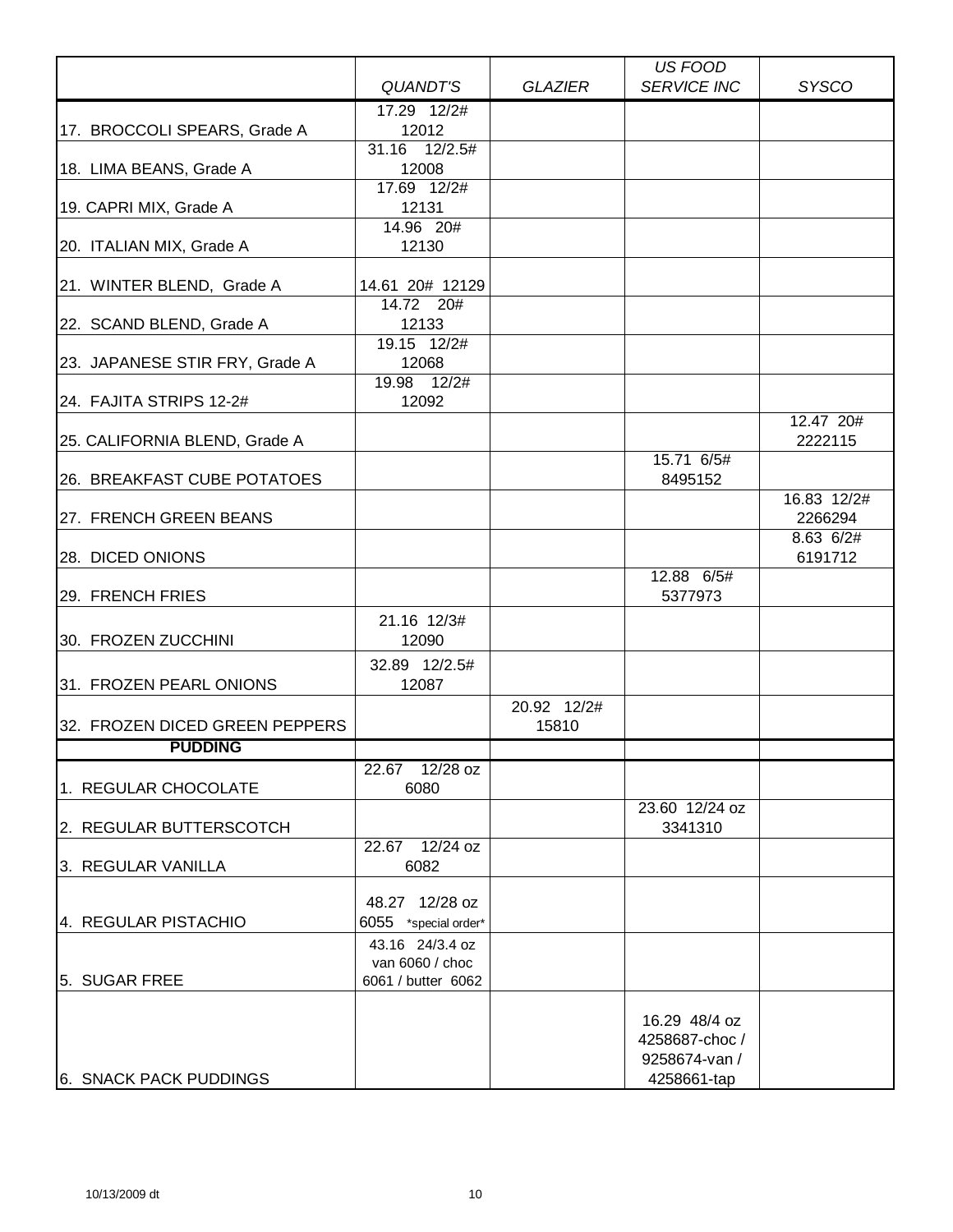|                                                 |                                        |                          | <b>US FOOD</b>                                                                   |                                                                                |
|-------------------------------------------------|----------------------------------------|--------------------------|----------------------------------------------------------------------------------|--------------------------------------------------------------------------------|
|                                                 | QUANDT'S                               | <b>GLAZIER</b>           | <b>SERVICE INC</b>                                                               | <b>SYSCO</b>                                                                   |
| 7. DIABETIC SNACK PACK PUDDINGS                 |                                        |                          | 20.37 48/4 oz<br>2258689-choc /<br>1258680-van /<br>6434021-tap /<br>45567-btsct |                                                                                |
|                                                 | 26.29 6/10#                            |                          |                                                                                  |                                                                                |
| 8. TAPIOCA PUDDING                              | 6120<br>23.17 6/10#                    |                          |                                                                                  |                                                                                |
| 9. LEMON PUDDING                                | 6114                                   |                          |                                                                                  |                                                                                |
| <b>JELLO</b>                                    |                                        |                          |                                                                                  |                                                                                |
|                                                 | $12/24$ oz<br>21.21<br>5948 red / 5950 |                          |                                                                                  |                                                                                |
| 1. REGULAR                                      | citrus                                 |                          |                                                                                  |                                                                                |
| 2. SUGAR FREE RED                               |                                        |                          |                                                                                  | 19.73 18/2.75 oz<br>0383133                                                    |
| 3. SUGAR FREE CITRUS                            |                                        |                          |                                                                                  | 19.73 18/2.75 oz<br>0379644                                                    |
| <b>DAIRY</b>                                    |                                        |                          |                                                                                  |                                                                                |
| 1. MEXICAN SHREDDED CHEESE                      |                                        |                          |                                                                                  | 32.02 4/5#<br>2406189                                                          |
| 2. CHEESE, EXTRA SHARP, block                   |                                        |                          |                                                                                  | 20.38 2.5#<br>3812971                                                          |
| 3. CHEESE AMER PROCESSED<br><b>SLICED</b>       |                                        |                          |                                                                                  | 27.80 4/5#<br>1609106                                                          |
| 4. MAYONNAISE                                   |                                        |                          |                                                                                  | 19.12 4/gal<br>5083431                                                         |
| 5. MARGARINE                                    |                                        | 15.40 30/1#<br>10206     |                                                                                  |                                                                                |
| 6. MOZZARELLA CHEESE SHREDDED                   | $1.81$ lb $4/5#$<br>37628              |                          |                                                                                  |                                                                                |
| 7. PARMESAN CHEESE                              | 53.09 4/5#<br>37217                    |                          |                                                                                  |                                                                                |
| 8. PIZZA CRUST, 12x16" rectangular par<br>baked | 31.16 12/1 ea<br>16240                 |                          |                                                                                  |                                                                                |
| 9. YOGURT: 24/4 oz CONTAINERS<br>PER CASE       |                                        |                          |                                                                                  | 13.37 48/4 oz trix<br>wtrmln 5076607 / raspb<br>5076627 / straw/ban<br>5076611 |
| 10. LOWFAT COTTAGE CHEESE                       | 26.65 6/5#<br>37408 (4%)               |                          |                                                                                  |                                                                                |
| 11. SHREDDED SHARP CHEESE                       |                                        |                          |                                                                                  | 37.61 4/5#<br>1159946                                                          |
| 12. LIQUID BUTTER                               |                                        |                          |                                                                                  | 28.49 3/gal<br>3355757                                                         |
| 13. READY WHIP TOPPING                          |                                        |                          |                                                                                  | 31.31 12/32 oz<br>1060375                                                      |
| 14. PC MARGARINE cups                           |                                        |                          |                                                                                  | 17.76 900/5 gr<br>6146468                                                      |
| 15. PC BUTTER cups                              |                                        | 29.32 936/5 grm<br>19101 |                                                                                  |                                                                                |
| <b>COOKIES &amp; CRACKERS</b>                   |                                        |                          |                                                                                  |                                                                                |
| 1. GRAHAM CRACKERS, individual<br>packages      | 13.99 200/2 ct<br>7795                 |                          |                                                                                  |                                                                                |
|                                                 |                                        |                          |                                                                                  |                                                                                |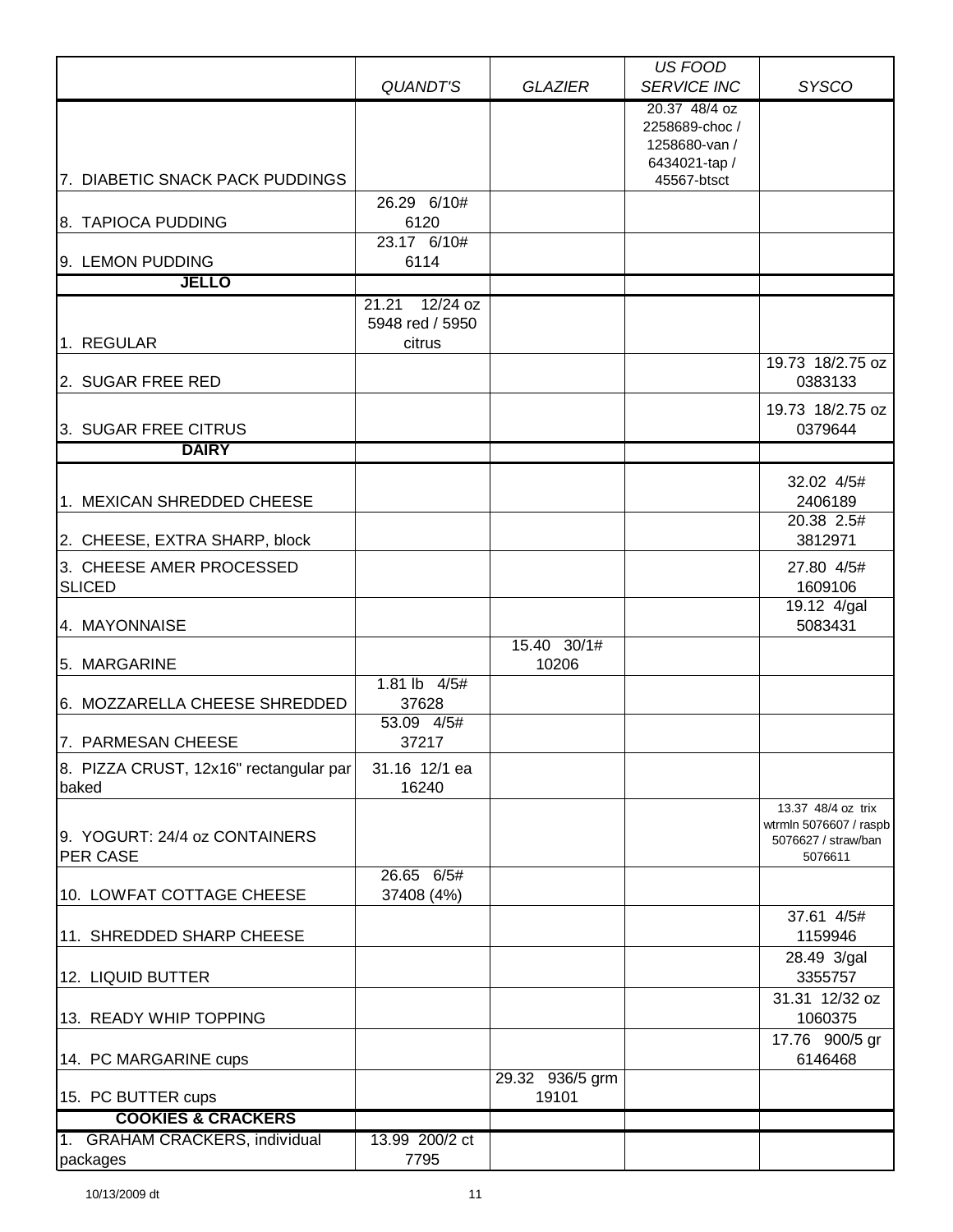|                                                                  |                            |                | <b>US FOOD</b>               |                             |
|------------------------------------------------------------------|----------------------------|----------------|------------------------------|-----------------------------|
|                                                                  | QUANDT'S                   | <b>GLAZIER</b> | <b>SERVICE INC</b>           | <b>SYSCO</b>                |
| 2. SALTINES UNSALTED TOPS,<br>individual packages                |                            |                |                              | 16.59 500/2ct<br>4455028    |
| 3. FIG NEWTONS/indivudual pkgs.                                  |                            |                | 30.40 120/1 oz<br>9028655    |                             |
|                                                                  |                            |                | 34.32 24/8 oz                |                             |
| 4. FIG NEWTONS #1                                                |                            |                | 7017411                      |                             |
| 5. SUGAR COOKIES frozen ready to<br>bake dough                   | 34.40 240/1.5 oz<br>13386  |                |                              |                             |
| 6. PEANUT BUTTER COOKIES ready to<br>bake frozen dough           |                            |                |                              | 36.22 213/1.5 oz<br>7220346 |
| 7. CHOCOLATE CHIP COOKIES frozen<br>ready to bake dough          |                            |                |                              | 34.64 213/1.5 oz<br>7220775 |
| 8. LORNA DOONE COOKIE                                            | 39.54 120/3 ct             |                | 25.37 120/4 ea<br>8013021    |                             |
| 9. SUGAR FREE COOKIE: Lemon                                      | 7808                       |                |                              | 23.08 12/6.5 oz             |
| 10. SUGAR FREE COOKIE: Chocolate<br>11. SUGAR FREE COOKIE: Short |                            |                |                              | 2958288<br>37.52 120/8 ct   |
| <b>Bread</b>                                                     |                            |                |                              | 3294980                     |
| <b>MISC</b>                                                      |                            |                |                              |                             |
|                                                                  |                            |                |                              | 27.49 180/1.5 oz            |
| 1. BREAD STICKS                                                  | 17.78 120/1.5 oz<br>13612  |                |                              | 9899824                     |
| 2. ENGLISH MUFFINS                                               |                            |                |                              | 20.41 12/12 ct<br>4183752   |
| 3. FROZEN WAFFLES                                                |                            |                | 12.36 12/12/.8<br>oz 7018765 |                             |
| 4. FROZEN PANCAKES                                               |                            |                |                              | 8.54 144/1.2 oz<br>0669200  |
| 5. READY MADE BISCUITS 3"                                        |                            |                |                              | 21.98 120/2 oz<br>5083670   |
| 6. READY MADE BISCUITS 2"                                        | 26.81 120/2 oz<br>13664    |                |                              | 24.38 240/1 oz<br>5083571   |
| 7. BAGELS                                                        |                            |                |                              | 11.80 12/6 ct<br>1009711    |
| 8. FROZEN FRENCH TOAST                                           |                            |                |                              | 16.35 144/1.5 oz<br>3580487 |
| 9. TORTILLA SHELLS                                               | 22.07 12/60 ct<br>16266 6" |                |                              |                             |
| 10. SPRAY COATING (pan)                                          |                            |                |                              | 20.52 6/17 oz<br>7963390    |
| 11. SUGAR FREE HOT CHOCOLATE -<br>individual                     |                            |                | 22.47 3/50/.53<br>oz 911925  |                             |
| 12. PC SUGAR FREE PANCAKE<br><b>SYRUP</b>                        |                            |                | 12.51 100/1 oz<br>5596937    |                             |
| 13. PC PANCAKE SYRUP                                             |                            |                | 6.21 100/1.5 oz<br>4376844   |                             |
| 14. PC HALF & HALF                                               |                            |                | 7.71 400/.38 oz<br>8359309   |                             |